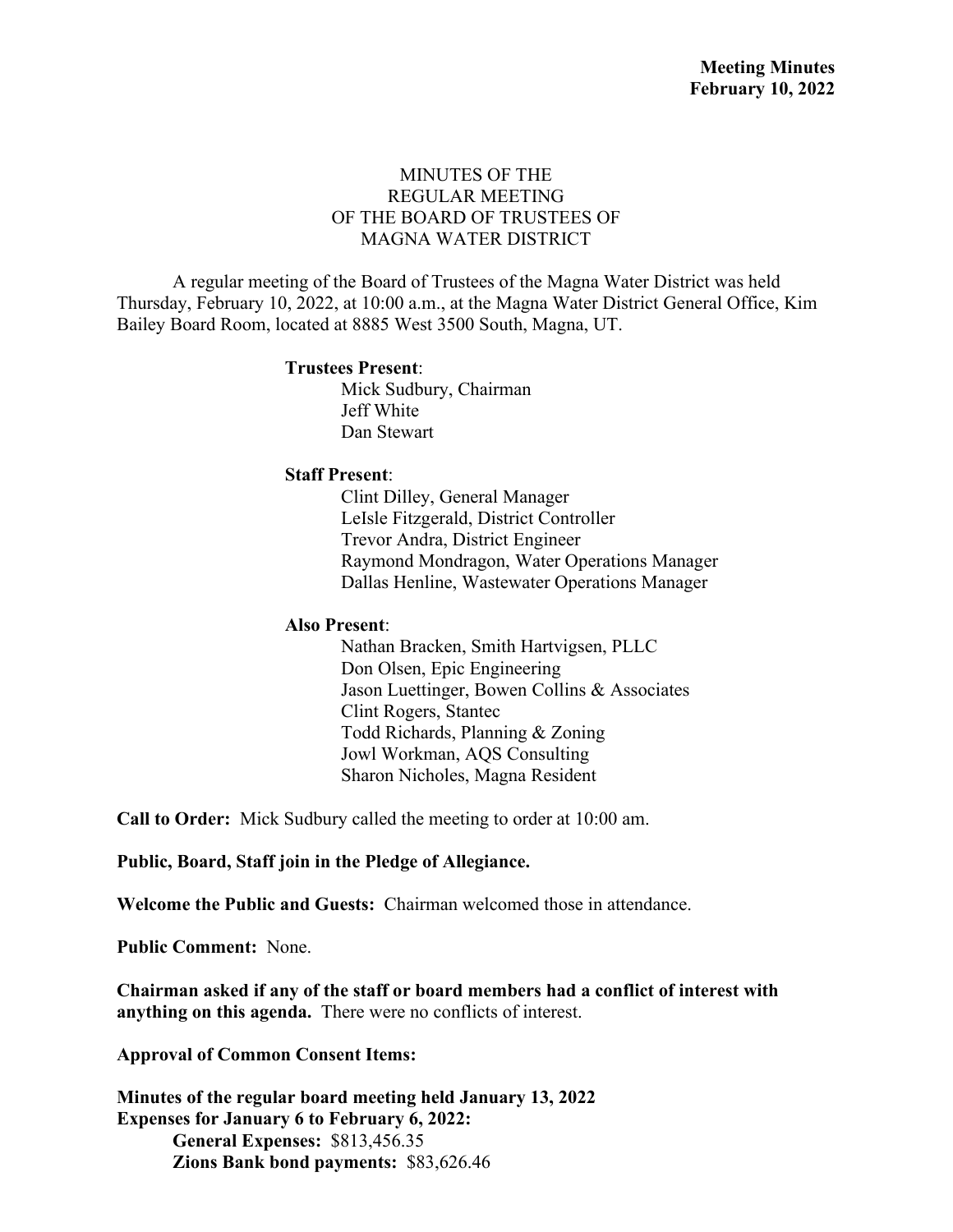A motion was made by Jeff White, seconded by Dan Stewart, to approve the minutes of the regular board meeting held January 13, 2022. The motion was approved as follows: Mick Sudbury, yea, Jeff White, yea and Dan Stewart, yea.

A motion was made by Jeff White, seconded by Dan Stewart, to approve the general expenses and the Zions Bank bond payment from January 6 to February 6, 2022, in the amount of \$813,456.35 and \$83,626.46, respectively. The motion was approved as follows: Mick Sudbury, yea, Jeff White, yea and Dan Stewart, yea.

**Discussion and possible motion to approve replacement of two original clarifier drives in the amount of \$68,944 each, for a total of \$137,388:** These are the original clarifier drives that were installed about 35 years ago. These are critical components to the wastewater process, but very costly to replace. Dallas added, Westech, Inc was contacted originally to visit the plant for training on servicing and maintaining the equipment. When Westech was at the plant, they inspected the equipment and determined the wearable parts were close to failure, if not beyond repair. It's not an item that was budgeted for in 2022, but failure of this equipment would be detrimental to the plant. Clint commented, if the Board would like to run the drives until failure, is always an option, but does put the plant at risk of violating the permit with the State. If two clarifier drives are not running, it would cause permit violations.

Mick inquired if the preventative maintenance program was being performed. Clint indicated the preventative maintenance has been done. Dallas commented this was part of the reason he contacted Westech. He wanted Westech to train the operators at the plant on the routine preventative maintenance duties, to ensure to ensure all the maintenance was being done. Jeff suggested the plant perform oil samples on all gear boxes. If the oil is sampled it will show if equipment is worn and not performing, and close to failure.

A motion was made by Jeff White, seconded by Dan Stewart, to approve the replacement of two original clarifier drives in the amount of \$137,388. The motion was approved as follows: Mick Sudbury, yea, Jeff White, yea and Dan Stewart, yea.

**Legislative Update presented by Nathan Bracken, Smith Hartvigsen:** Nathan Bracken indicated there are several water bills this session. Quite a few on the Great Salt Lake.

Uniform Easement Relocation Act was proposed by representative Snow, this is working its way through the process. As originally drafted, it would allow people to relocate water easements. The compromise reached on the bill was to allow irrigation easements to be relocated, but not water and sewer easements.

A bill has been proposed for the creation of a Utah Lake Authority with the power to clean up the lake. This authority would have the ability to allow for the lake to be developed and the money would come back to work on conservation projects. Nathan's conceptual concern is developing around the Utah Lake, if there is development and homes are built around the Lake, the Lake would have to maintain a static level. Based on the type of year experienced, either a wet or dry year, a wet year will be hard to store excess water so homes aren't flooded, and on a dry year, the homes may experience a big cliff in their back yard where the water is supposed to come. The Lake's level fluctuates often. This bill would move the management of the Lake from State Agencies to a body that would largely be controlled by Utah County interests.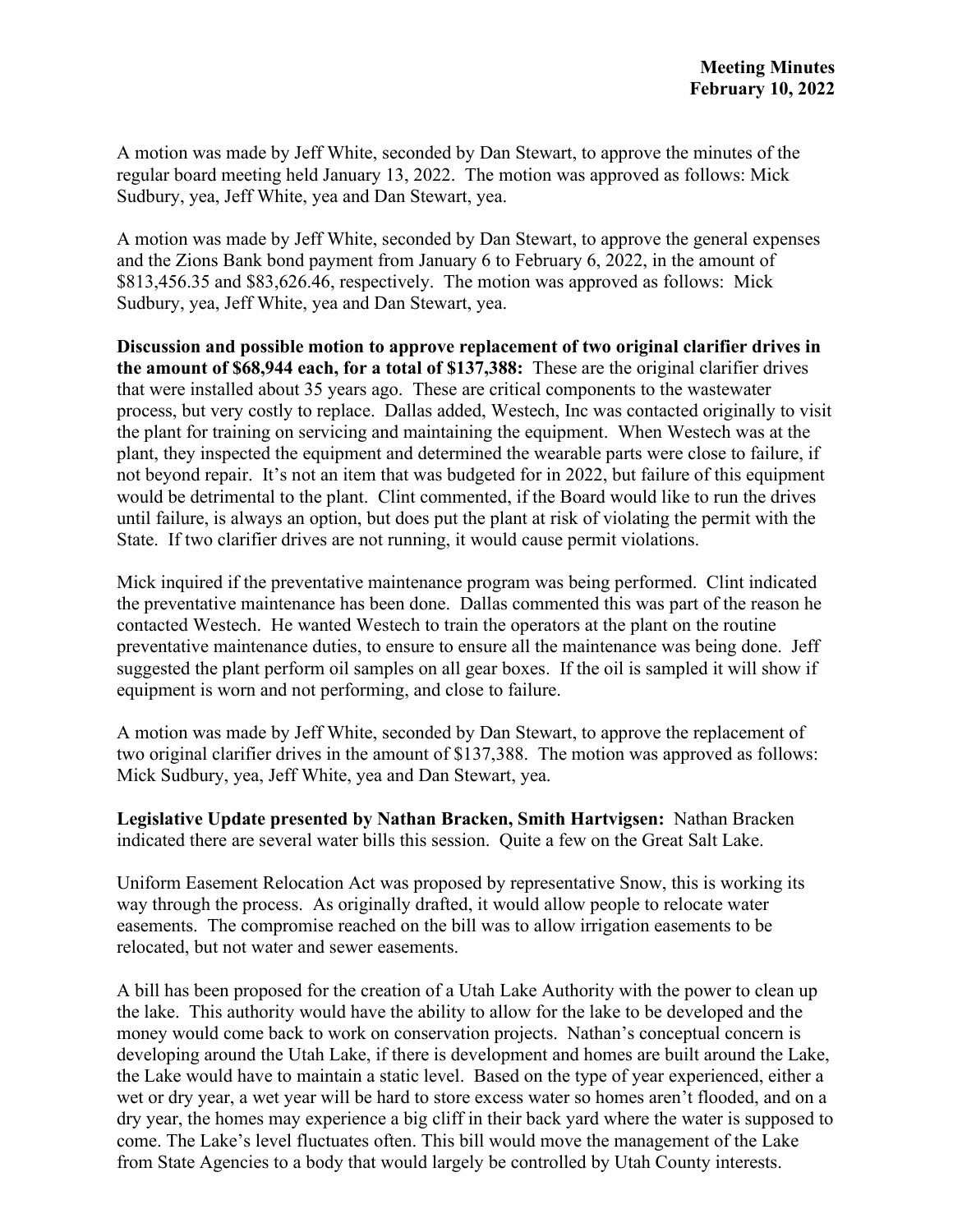There are some other bills regarding water, a lot of land use bills, there's a bill that would prohibit Cities from requiring turf, people could still install turf, but cities couldn't mandate turf as a landscaping requirement. There's also a requirement that cities would have to account for water availability planning in their general plans. There are some local district operation bills to rename local districts to special districts. There will probably be some changes to public notice requirements.

**Discussion and possible motion to approve purchase of 700 5/8" culinary water meters for the meter replacement program in the mount of \$192,717:** Clint explained this purchase is to continue the District's goal of replacing meters as they become 10 years old, which is determined to be the life of a meter. A motion was made by Jeff White, seconded by Dan Stewart, to approve the purchase of 700 5/8" culinary water meters to continue the District's meter replacement program. The motion was approved as follows: Mick Sudbury, yea, Jeff White, yea, and Dan Stewart, yea.

**Discussion and possible motion to approve Indigo Water Group proposal for process control consulting including operations assistance and troubleshooting:** Clint informed the Board this item was discussed in an earlier board meeting. After that board meeting, he felt there was some confusion as to what was included and what would be provided with this agreement. Management wanted to take the opportunity to clear up the confusion for the Board. He felt the Board's main concern was the agreement was to pay Indigo Water for onsite training. Which is not the case.

Dallas highlighted some of the services they are currently using Indigo Water for. All of Indigo's online training resources, both wastewater and water. Test taking strategies and preparation guides, including certification exam practice questions, access to online training library and mobile access to web material. The additional services Dallas would like to take advantage of is process control consulting, making the most of our microscope and inhouse sampling equipment, aeration equipment optimization and oxidation ditch foam variations, and representative sampling quality and control. Dallas felt in the past they would reach out to Paul Krauth, with him being gone, Indigo Water is experienced enough to provide the insights which Paul Krauth would. A motion was made by Jeff White, seconded by Dan Stewart, to approve the Indigo Water Group Agreement for process control consulting including operations assistance and troubleshooting, not to exceed \$5,000. The motion was approved as follows: Mick Sudbury, yea, Jeff White, yea, and Dan Stewart, yea.

**Discussion and possible motion to approve purchase of 2018 Yamaha DR2A QuieTech Golf Cart for WWTP operations in the amount of \$6,499, amended to purchase a 2016 Kubota UTV:** Jeff White did some investigation into UTV's and found a used, with 95 hours, almost new, 2016 Kubota diesel, with a dump bed and a V-plow, for \$16,500. This UTV would not only satisfy the needs of a golf cart but would be used for other purposes such as snow removal, and spraying weeds, hauling heavy parts within the plant. A motion was made by Jeff White, seconded by Dan Stewart, to authorize Dallas to inspect and purchase the 2016 Kubota, if the Kubota passes inspection, not to exceed \$18,000. The motion was approved as follows: Mick Sudbury, yea, Jeff White, yea and Dan Stewart, yea.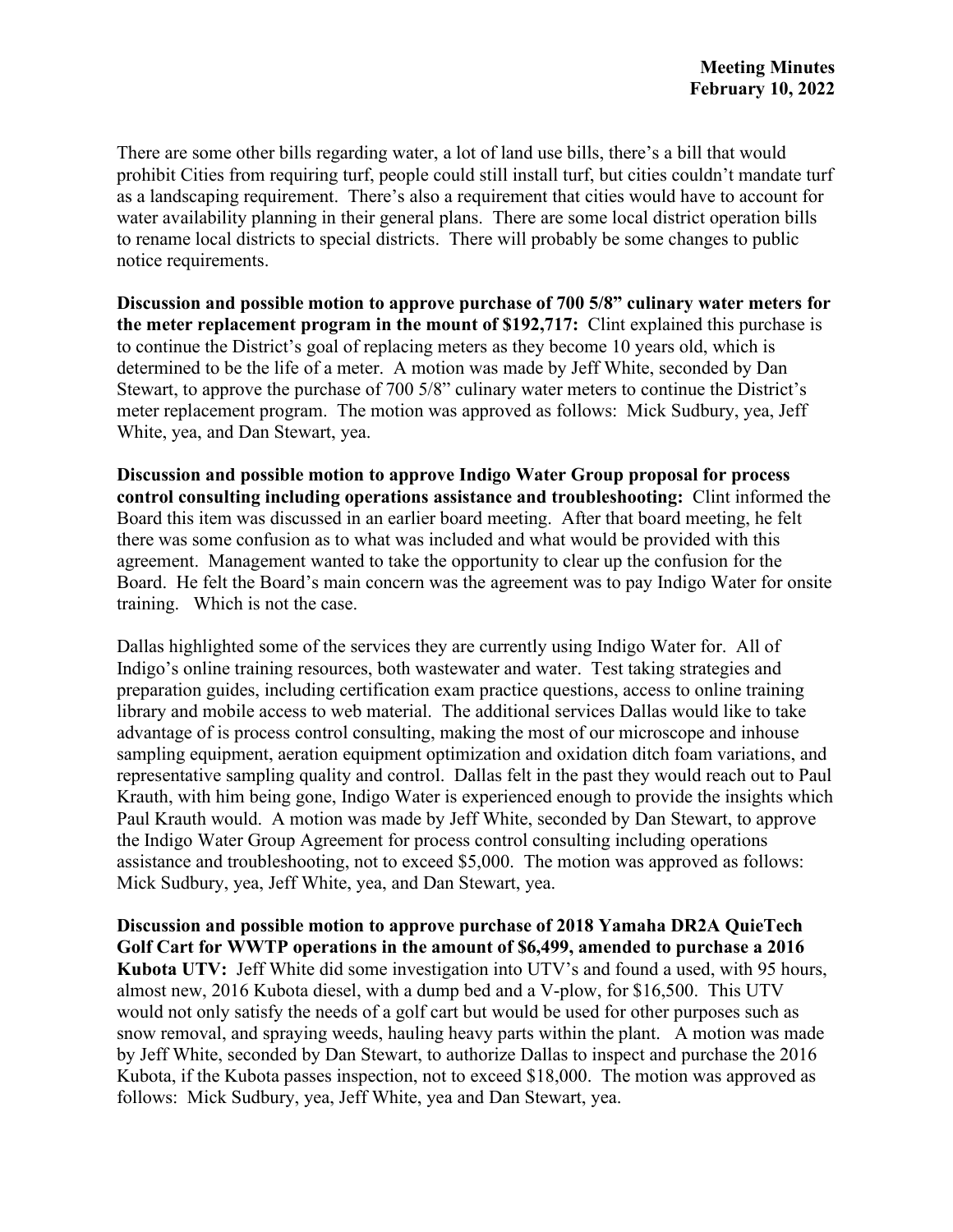**Discussion and possible motion on proposed changes to the District's Administrative Rules & Regulations:** The Board tabled this agenda item until the current Legislative Session was ended.

**Discussion and possible motion to approve Epic Engineering task orders 2022-1 to 2022-4 for general and subdivision development services in the amount of \$150,000:** Trevor informed the Board these four task orders total up to \$150,000. Each one is utilized specifically for different areas. The first one, general engineering for \$21,000. This will cover board meetings, general engineering services, easements, water rights, and other services that Epic Engineering assists the District with throughout the year. In 2021 the District spent \$8,000, in the general engineering services and spent \$40,000 in 2020. The variance is due to having an in-house inspector and can depend on how much development is occurring in the District and the projects the District is having done. The second task order, development inspections, for \$110,000. This covers development in the District and is a pass-through cost because the developers pay to the District development fees. In 2021 the District spent \$132,000 and \$239,000 in 2020 on development inspections. The third task order, development support services for \$15,000. This covers development support for services such as water modeling, possible questions on the District's specifications, etc. A lot of these services are in house now, performed by Trevor. The fourth task order, general construction, and operation services, for \$5,000. This covers construction and operation support services, such as guidance on the water and wastewater systems, and questions on operations. Clint added he sees the costs are trending downward by the District doing more in-house, but Epic still provides a valuable service to the District. A motion was made by Jeff White, seconded by Dan Stewart, to approve Epic Engineering task orders 2022-1 to 2022-4 for general and subdivision development services in the amount of \$150,000. The motion was approved as follows: Mick Sudbury, yea, Jeff White, yea, and Dan Stewart, yea.

**Discussion and possible motion to approve Epic Engineering's amendment to task order 2020-7 for the Zone 3 Secondary Booster Pump Station project in the amount of \$7,300:**  Trevor indicated this amendment addresses the issue of figuring out how power was going to be provided to the project. Trevor made some suggestions to get power through a subdivision and working with the developer and ended up figuring out a good way to get power into the project. It did take additional services by Epic Engineering that wasn't in the original scope. This also addresses the easements that weren't originally planned for. A motion was made by Jeff White, seconded by Dan Stewart, to approve Epic Engineering's amendment to task order 2020-7 for the Zone 3 Secondary Booster Pump Station in the amount of \$7,300. The motion was approved as follows: Mick Sudbury, yea, Jeff White, yea and Dan Stewart, yea.

**Discussion and possible motion to approve Stantec's 2022 task order for water and wastewater project support services in the amount of \$50,000:** Trevor indicated this is a yearly task order the District has had with Stantec to support the District operations both for the water and wastewater departments. In 2021, the District spent about \$32,000. A lot of significant things were accomplished with the 2021 task order. The treatment process, understanding the process, generated new tools for the operators to use, there was system modeling, there were issues with our aeration equipment that Stantec was able to help with, treatment processes and testing, a lot of benefits come from this task order. A motion was made by Jeff White, seconded by Dan Stewart, to approve Stantec's 2022 task order for water and wastewater project support services in the amount of \$50,000. The motion was approved as follows: Mick Sudbury, yea, Jeff White, yea and Dan Stewart, yea.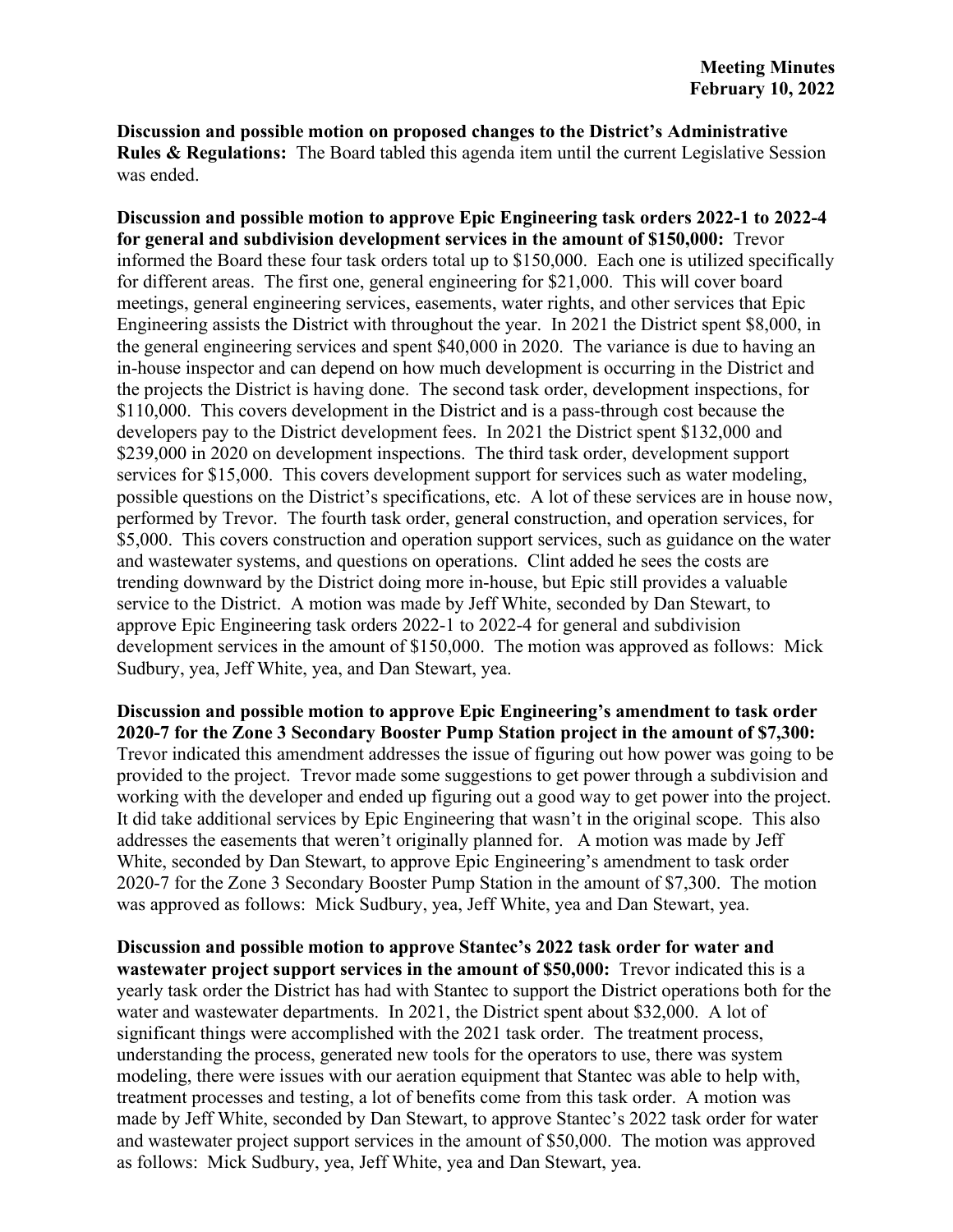## **Report & Discussion from General Manager:**

STAFFING:

- The succession planning survey has been completed. Both portions were returned, the anonymous portion and the main portion that gives us an idea of where everybody is at. Management is working on compiling this information for the Board, but it's helping with decision making regarding staffing. Should see the report in the next packet.
- **Wastewater Department**: The collections position was awarded to Mike Harms. That leaves an opening on the water crew.
- **Water**: A job has been posted in house on the construction crew, no one put in for that, and will be posted outside. Have been performing interviews. There is an upcoming retirement in the meter reading position in about  $3 - 4$  months. This position will be posted in house as soon as a written notification of the retirement is received.
- **Office**: We have been operating short staffed for the last couple of months, one employee has been out of the office. Taking a bit of a toll on staff. The employee that has been out may be coming back earlier than expected. The Board discussed having backup relief if other employees in the office were to get sick. Management indicated the District does have short term backup in case of this incident, but if it were to be a long-term backup, Management would have to figure something else out. Mick suggested Management should look seriously at hiring someone else in the office.

# OPERATIONS:

- Raymond presented some of the activities the water crew has been working on the last couple of months. They have been training on shutting off and turning on valves, learning to listen to the valve to determine how much water is going through it while it's being shut off and turned on. They have been training some of the newer employees on changing out valves, teaching them how to replace valves and how to measure the lay length of the pipe, showing what fittings to use, how to put them together, which has been very helpful the last couple of months. They are also training on water hydrants, tearing them down and building them back up. Staff has come a long way. Since January and going till April, Easton Fuchs has been attending a Jordan Valley Water Conservancy District water operations certification class. Dallas has prepared training material to prepare the operators for testing. Cameron Wilks and Easton Fuchs are attending backhoe operator training through Wheeler Machinery Training Institute that includes safety training and operators' inspection of the backhoe.
- Dallas has been working on the filter procurement for the reuse project. Dallas indicated they are looking at the different manufactures that produce the filters. There are several providers. They have narrowed it down to the top  $4 - 5$  providers. They have had a couple presentations by some of the manufacturers. They have come to the plant talked to them about their products. Some of the initial design stages are completed, the game plan of what the facility will look like, identified some of the requirements that will need to be completed. Stantec and Bowen Collins have done great work for the District. The reuse is coming along and ramping up. The operators have been very involved in this process.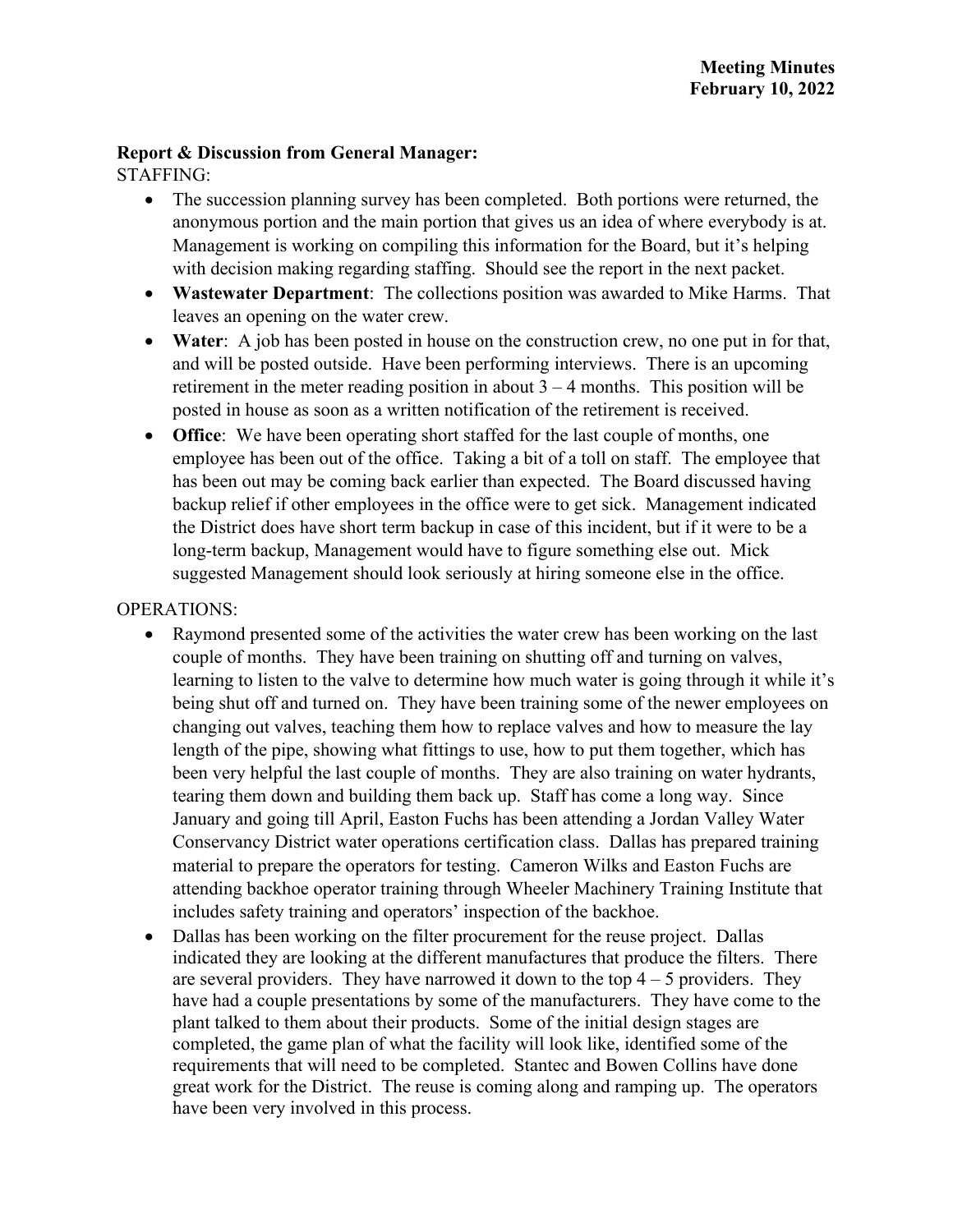- Dallas has been working on some inhouse backhoe training. It's a combination of literature and videos. He has been directing the training. He has printed off a study guide and it comes with some safety, pre-trip inspection information. It talks about some of the hazards that may be encountered and different operating environments. It also comes with a quiz at the end which ensures participation. There's some open space at the EDR plant that backhoe operation can be practiced.
- Staff has been working on cleaning up the records room at the WWTP. Most of the contents are beyond the records retention requirement. Most of it can be shredded. Staff will continue to get it organized and cleaned up.
- Mick brought up Management and the Board looking at some way to reorganize the Board room to be more logical. He talked about having a desk if anyone speaking to the Board would be able to use and moving the main Board table to be able to see the screens in the room. Management will investigate other arrangements and get estimated costs.

CUSTOMER COMPLAINTS:

Clint indicated a couple of customer complaints came in through the month.

- We had a customer call in and expressed a strong concern about supplying water to new developments. Clint indicated that Magna wasn't the planning authority. The customer replied and asked the water District to step up and help fight against development. With all the concern of being out of water and having to conserve, it is a legitimate concern from existing residents that they are getting negatively impacted by the new growth. Clint expressed that as the District in whole, has done everything possible to demonstrate to their residents their concern about water supply.
- The District has implemented a secondary water system, having a separate lower quality water for outdoor irrigation, and is implementing reuse water. These are examples where the Boards have exercised foresight in this situation. The District has always had a lot of foresight regarding water supply and conservation. The District is also more aggressive in conservation goals in future planning.

**Discussion on District's actual vs budget status as of January 31, 2022:** LeIsle informed the Board the January 2022 overall the bottom line is a \$147,000 loss. Compared to 2021 we were at a \$205,000 gain; the biggest difference was collection of impact fees in January 2021. Water sales for January 2022 are about \$3,000 less compared to 2021, and about \$26,000 below budgeted for January. Expenses are lower than 2021 and under budgeted for 2022. The detailed financial statements are attached.

## **Engineering projects update:**

Engineering projects have slowed down, most have been wrapped up, late in 2021 and early this year.

**Zone 3 pump station:** We are at the point we are ready to select block colors for the block building, it is designed to have a two-block high stripe in the middle and the top and bottom of the stripe is the same color. The development closest to the pump station is going to be grey tones. To blend in, Trevor suggested the District go with a grey tone. The Board agreed.